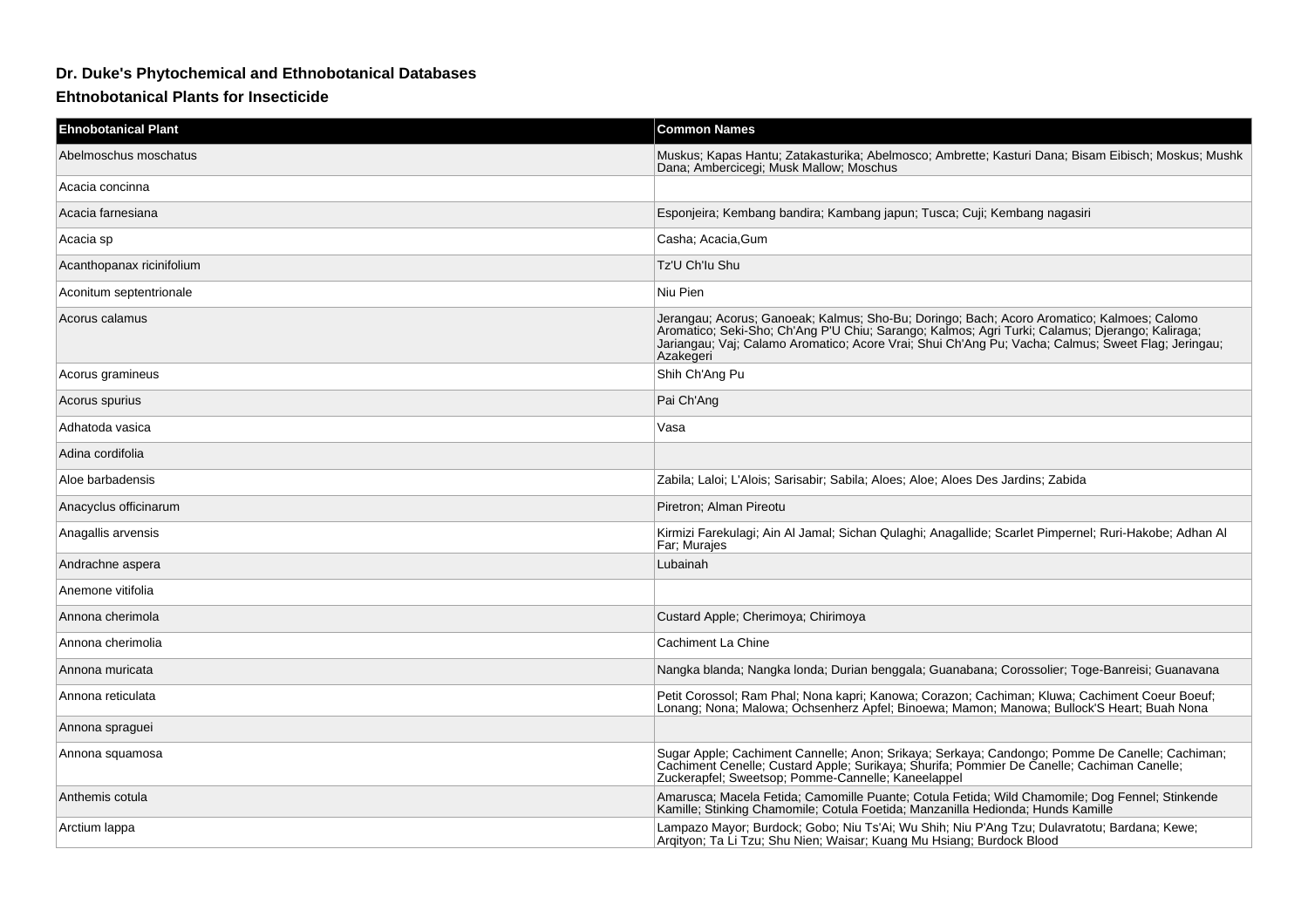| <b>Ehnobotanical Plant</b> | <b>Common Names</b>                                                                                                                                                                                                                                               |
|----------------------------|-------------------------------------------------------------------------------------------------------------------------------------------------------------------------------------------------------------------------------------------------------------------|
| Arisaema triphyllum        | Aronknolle; Arum; Indian Turnip; Indian Onion                                                                                                                                                                                                                     |
| Aristolochia bracteata     |                                                                                                                                                                                                                                                                   |
| Artemisia vulgaris         | Ch'l Ai; I Ts'Ao; Artemisa; Hiyam; Genje jawa; Ai; Ai Fu; Baru china; Chiu Ts'Ao; Chih Ts'Ao; Fleurs St<br>Jean; Suket ganjahan; Miskotu; Mugwort; Arbre Aux Cent Gouts; Armoise; Sundamala; Tzu Ai                                                               |
| Astragalus garbancillo     |                                                                                                                                                                                                                                                                   |
| Azadirachta indica         | Tesbih Agaci; Nimva                                                                                                                                                                                                                                               |
| Barringtonia asiatica      | Butun; Keben                                                                                                                                                                                                                                                      |
| Barringtonia racemosa      |                                                                                                                                                                                                                                                                   |
| Blechum brownei            |                                                                                                                                                                                                                                                                   |
| Brucea javanica            | Ya Dan Zi; Sikalur; Sarai pusur; Malur; Kwalot; Lada barau; Tambur bui; Melada pahit (Bitter pepper);<br>Hempedu beruang (Bear gall); Lada pahit (Bitter pepper); Embalau betina; Dadih-dadih                                                                     |
| Brucea sumatrana           | Lada Pahit; Macassar Seed; Kosam; Tambara Maritja                                                                                                                                                                                                                 |
| Bumelia retusa             |                                                                                                                                                                                                                                                                   |
| Caesalpinia pulcherrima    | Poincillade; Chana; Feng Huang Ch'Ang; Patra mengala; Clavellina; Jambul merak (peacock feather);<br>Francillade; Cacalaca; Parak kegel                                                                                                                           |
| Callicarpa formosana       |                                                                                                                                                                                                                                                                   |
| Calonyction muricatum      |                                                                                                                                                                                                                                                                   |
| Calophyllum soulattri      | Mintak; Bentangor bunga                                                                                                                                                                                                                                           |
| Canarium amboinense        |                                                                                                                                                                                                                                                                   |
| Canarium edule             |                                                                                                                                                                                                                                                                   |
| Carapa guianensis          |                                                                                                                                                                                                                                                                   |
| Carapa guineensis          |                                                                                                                                                                                                                                                                   |
| Caryocar sp                |                                                                                                                                                                                                                                                                   |
| Cassia alata               | Ketepeng badak. Fleur Palmiste, Dates Jaunes, Dartres, Gelenggang, Fleur Dartre, Ketepeng tijna,<br>Ketepeng kebo; Daoen koepang; Ki manila; Herbe A Dattes; Guajava; Fleur St Christophe; Ludanggan;<br>Date; Fleur A Dartres; Fleurs Saint Christophe; Ketepeng |
| Cassia bicapsularis        |                                                                                                                                                                                                                                                                   |
| Cassia occidentalis        | Kasiah; Wang Chiang Nan; Sinamekki; Kachang kota; Shih Chueh Ming; Menting; Pois Piante; Senting; Khiyar Shember; Tlalhoaxin                                                                                                                                      |
| Cassytha filiformis        | Akasbel; Rambut puteri (Princess hair); Tali puteri (Princess thread)                                                                                                                                                                                             |
| Cedrus libani              | Sediragaci                                                                                                                                                                                                                                                        |
| Centella asiatica          | Asya Sutasi; Brahmi; Pegaga; Pennywort, Marsh                                                                                                                                                                                                                     |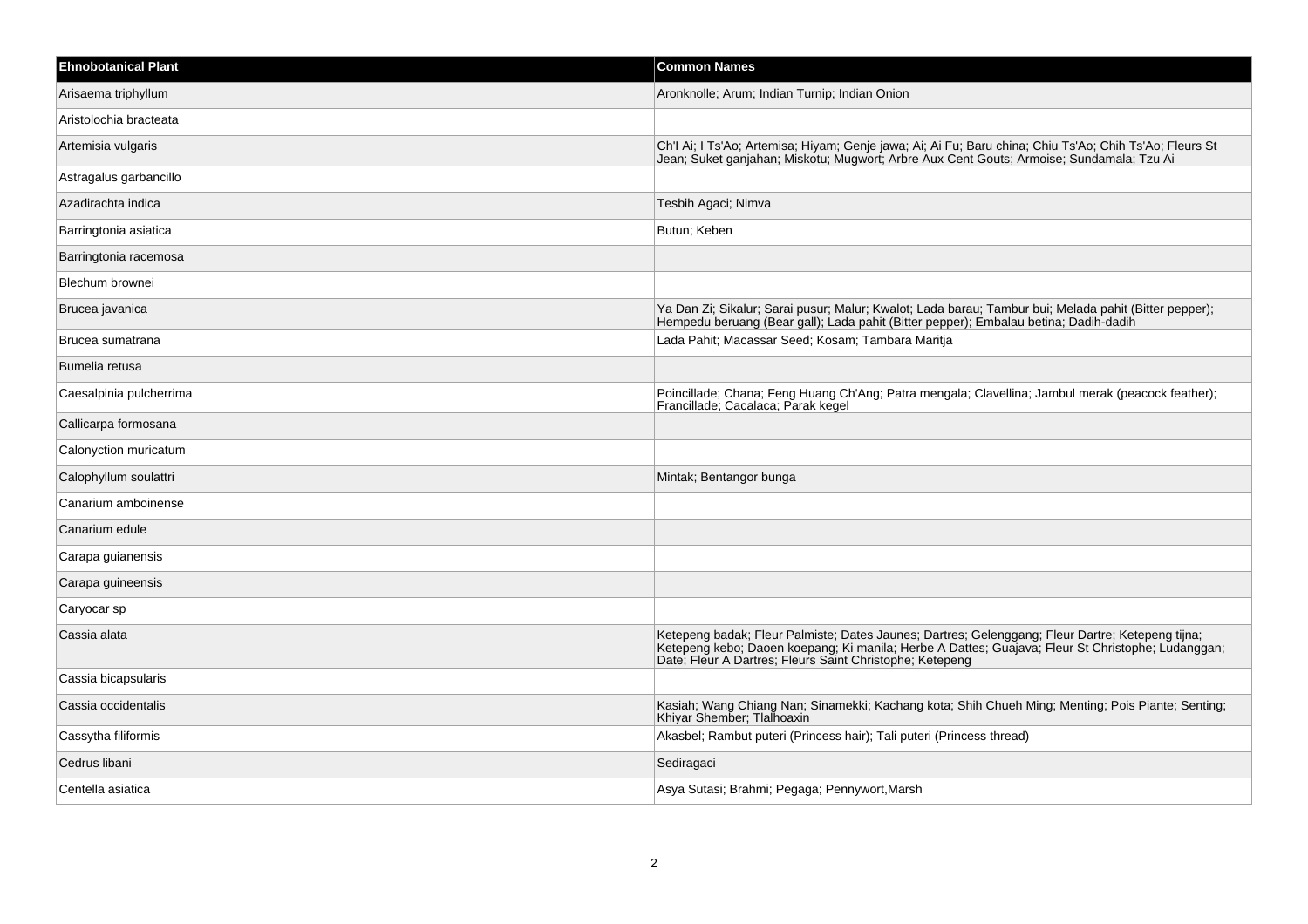| <b>Ehnobotanical Plant</b>     | <b>Common Names</b>                                                                                                                                                |
|--------------------------------|--------------------------------------------------------------------------------------------------------------------------------------------------------------------|
| Cestrum lanatum                |                                                                                                                                                                    |
| Cestrum laurifolium            | Crevajoso                                                                                                                                                          |
| Chenopodium album              | Fisa Al Kilab; Cenizo; Hui T'lao; America-Arita-So; Hui Hsien; Chenopode Blanc; White Goosefoot; Farinacco; Kulf; Vastuk; Mel Ganzevoet; Akaza; Gemeiner Gansefuss |
| Chenopodium foetidum           |                                                                                                                                                                    |
| Chrysanthemum cinerariaefolium | Sirobana-Musiyoke-Giku; Piretro Di Dalmazia; Dawudi; Pyrethrum; Piretro; Dawud Efendi                                                                              |
| Chrysanthemum cinerariifolium  |                                                                                                                                                                    |
| Chrysanthemum coccineum        |                                                                                                                                                                    |
| Chrysanthemum indicum          | Hsiao Yeh Chu Hua; Kan-Giku; Gundandi; Magarida; Kan Chu Hua; Huang Chu; Chu Hua; Pai Chu Hua;<br>Yeh Chu Hua; Sima-Kan-Giku                                       |
| Chrysanthemum parthenium       | Matricaria; Manzanilla; Varadika; Amargosa                                                                                                                         |
| Chrysanthemum roseum           | Oltuotu; Pireotu                                                                                                                                                   |
| Cinchona officinalis           | Kinakina; Peruvian Bark                                                                                                                                            |
| Cinnamomum camphora            | Camphora; Chang; Kafur; Kusu-No-Ki                                                                                                                                 |
| Cinnamomum cecicodaphne        |                                                                                                                                                                    |
| Cistus ladaniferus             | Jara; Ladanum; Girit Ladeni                                                                                                                                        |
| Clausena anisata               |                                                                                                                                                                    |
| Croton oblongifolius           |                                                                                                                                                                    |
| Croton texensis                |                                                                                                                                                                    |
| Cymbopogon citratus            | Hoe moeke; Sere; Citronelle; Limoncillo; Sere mangat bi; Eri makoe; Sereh makan (Edible sereh); Laoe wasiro; Limonotu; Citronela; Serai; Tapisa-pisa; Salimbata    |
| Cymbopogon nardus              | Seriwang; Hint Zumbulu; Sereh wangi (Fragrant sereh); Citronnelle                                                                                                  |
| Cynanchum arnottianum          |                                                                                                                                                                    |
| Dalbergia hupeana              | T'An                                                                                                                                                               |
| Daphne gnidium                 | Dag Mezeryonu; Torvisco; Mezereon; Matsnan                                                                                                                         |
| Delphinium ajacis              | Lisan TI Tair; Lisan Al Asfur; European Larkspur                                                                                                                   |
| Delphinium consolida           | Hezaren                                                                                                                                                            |
| Delphinium elatum              |                                                                                                                                                                    |
| Delphinium staphisagria        | Mort Aux Pox; Paparraz; Luiskruid; Strafusaria; Staphia Agria; Stephanskorn; Stavesacre; Lause<br>Rittersporn; Albarraz                                            |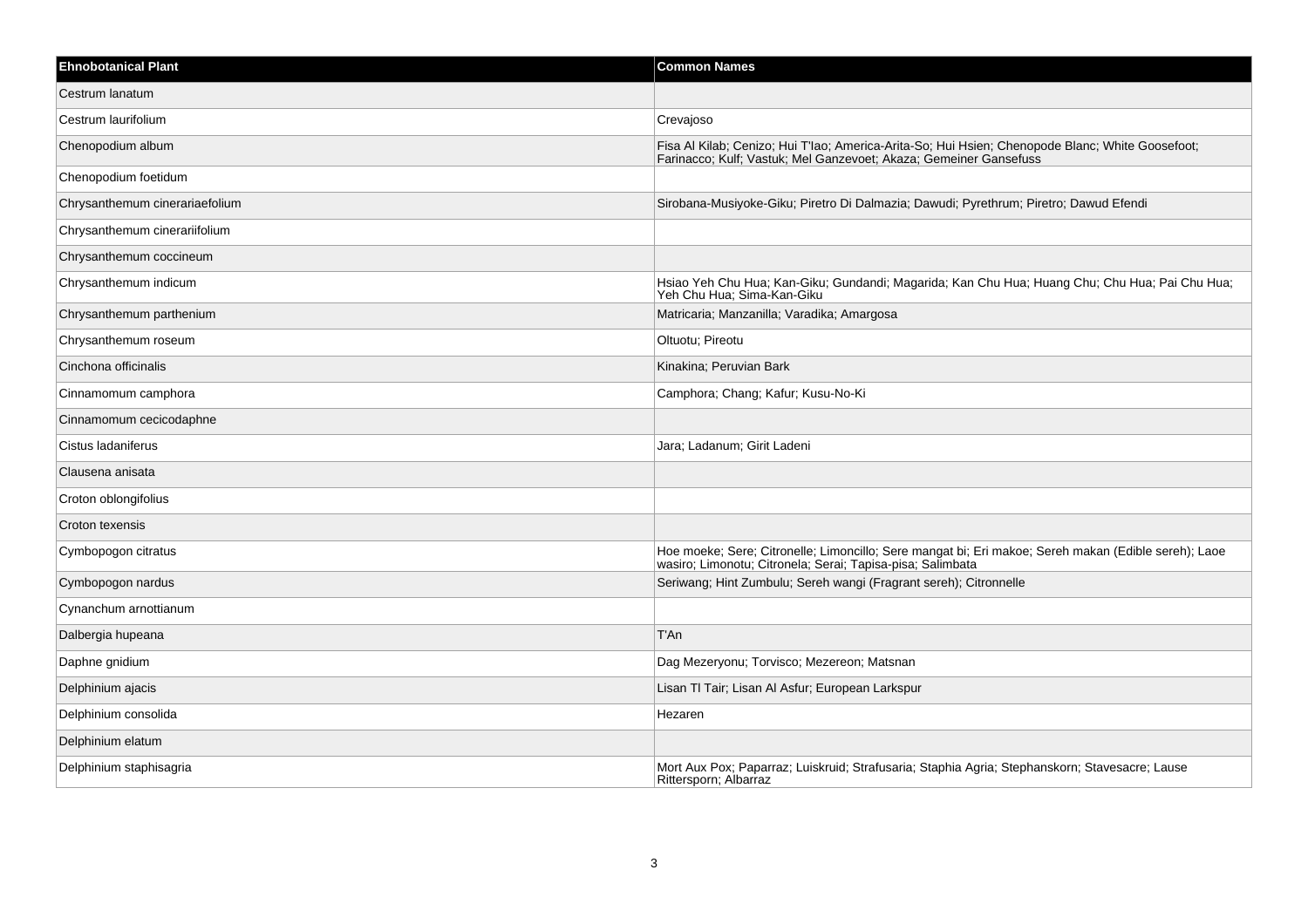| <b>Ehnobotanical Plant</b>  | <b>Common Names</b>                                                                                                                                                                   |
|-----------------------------|---------------------------------------------------------------------------------------------------------------------------------------------------------------------------------------|
| Derris elliptica            | Akar Djenu; Akar tuba (Fish-poison vine); Derisu; Tuba benar (True fish-poison); Tuba                                                                                                 |
| Derris ferruginea           |                                                                                                                                                                                       |
| Derris malaccensis          | Tuba merah (Red fish-poison); Tatitoba                                                                                                                                                |
| Derris robusta              |                                                                                                                                                                                       |
| Derris trifoliata           | Setui; Salang; Ketui                                                                                                                                                                  |
| Derris uligonosa            |                                                                                                                                                                                       |
| Dialyanthera otoba          |                                                                                                                                                                                       |
| Dieffenbachia seguine       | Dumbcane; Mata Del Cancer; Dicha                                                                                                                                                      |
| Dioscorea piscatorum        | Tuba ubi; Ubi cherok                                                                                                                                                                  |
| Diploknema butyracea        |                                                                                                                                                                                       |
| Dolichos pseudopachyrrhizus |                                                                                                                                                                                       |
| Duranta repens              | Golden Dewdrop                                                                                                                                                                        |
| Dysophylla sampsonii        |                                                                                                                                                                                       |
| Eclipta alba                | Li Ch'Ang; Keremek hutan; Urang-aring; Ubat rambut panjang (long-hair; Daun dakelin; Rumput migus                                                                                     |
| Eriosema grandiflorum       |                                                                                                                                                                                       |
| Euchresta horsfieldii       | Pranajiwa; Pranadjiwa; Pranadjawa; Prono Djiwi; Palakia                                                                                                                               |
| Funastrum clausum           | Bejuco De Leche                                                                                                                                                                       |
| Galphimia glauca            |                                                                                                                                                                                       |
| Gardenia lucida             |                                                                                                                                                                                       |
| Gaultheria fragrantissima   |                                                                                                                                                                                       |
| Gliricidia sepium           |                                                                                                                                                                                       |
| Gynocardia odorata          | Ta Feng Tzu                                                                                                                                                                           |
| Haplophyton cimicidum       |                                                                                                                                                                                       |
| Helenium autumnale          |                                                                                                                                                                                       |
| Helianthus annuus           | Girasol; Fleurs Soleil; A'Bbad Al Shams; Aycicegi; Tournesol; Guna Baqan; Himawari; Gundondu;<br>Helianthe; Flor De Sol; Gula Barbaroza; A'ln Ash Shams; Ward Ash Shams; Fleur Soleil |
| Helichrysum arenarium       | Olmezcicek; Stochados                                                                                                                                                                 |
| Hippocratea celastroides    |                                                                                                                                                                                       |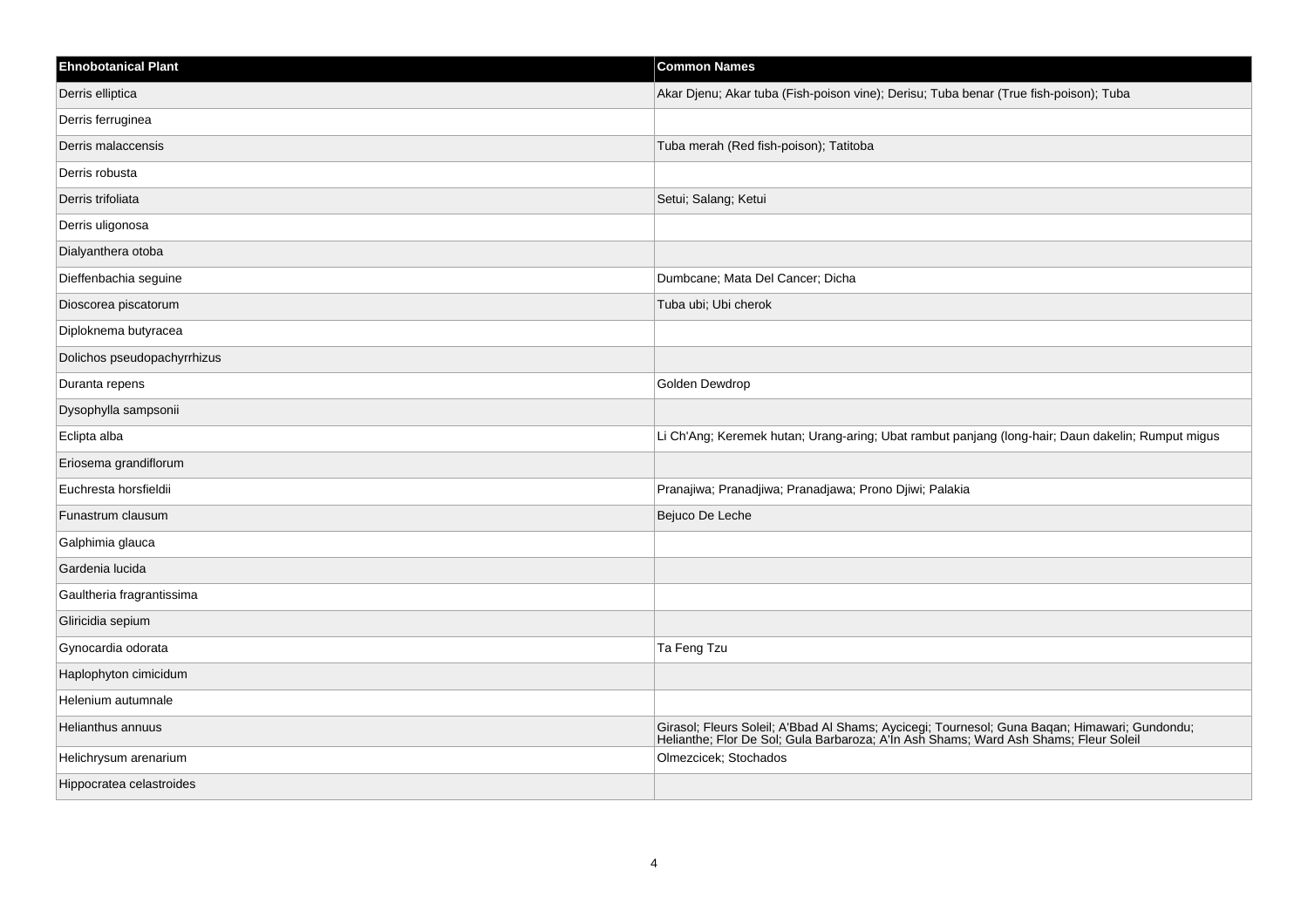| <b>Ehnobotanical Plant</b> | <b>Common Names</b>                                                                                                                                               |
|----------------------------|-------------------------------------------------------------------------------------------------------------------------------------------------------------------|
| Hiptage benghalensis       | Aroy burrie                                                                                                                                                       |
| Hura crepitans             | Javilla; Sandbox Tree; Arbre Au Diable; Jarilla; Jabilla; Sablier                                                                                                 |
| Hydrocotyle javanica       | Rembaan                                                                                                                                                           |
| Indigofera argentea        | Indigotier; Indigo Anyil; Anyil; Feuilles Digo; Indigo, Wild                                                                                                      |
| Indigofera thibaudiana     |                                                                                                                                                                   |
| Indigofera tinctora        | Digo; Anil                                                                                                                                                        |
| Jacaranda rhombifolia      |                                                                                                                                                                   |
| Jatropha curcas            | Jarak budeg; Grand Medicinier; Purging Nut; Pinon De La India; Jarak; Tuba; Physic Nut; Medicinier Beni; Jarak belanda; Feuilles Medecinier; Pinon; Nanyo-Aburagi |
| Juglans nigra              | Walnut, Black                                                                                                                                                     |
| Juglans regia              | Hu T'Ao; Hu Tao; Ch'lang T'Ao; Ceviz Agaci; Hei T'Ao; Joz; Nogal; Qoz; Jawiz; Guz                                                                                 |
| Justicia gendarussa        | Ch'In Chiao                                                                                                                                                       |
| Kalanchoe integra          |                                                                                                                                                                   |
| Lagenandra ovata           |                                                                                                                                                                   |
| Leucas cephalotes          |                                                                                                                                                                   |
| Leucas martinicensis       |                                                                                                                                                                   |
| Lippia citriodora          | Lipia                                                                                                                                                             |
| Lobelia leschenaultiana    |                                                                                                                                                                   |
| Lobelia nicotianaefolia    |                                                                                                                                                                   |
| Lonchocarpus latifolius    |                                                                                                                                                                   |
| Lonchocarpus nicou         |                                                                                                                                                                   |
| Lonchocarpus urucu         |                                                                                                                                                                   |
| Lonchocarpus utilis        |                                                                                                                                                                   |
| Lyonia ovalifolia          |                                                                                                                                                                   |
| Macleaya cordata           | Takeni-Gusa                                                                                                                                                       |
| Macrosiphonia hypoleuca    | Hierba Cucaracha                                                                                                                                                  |
| Madhuca longifolia         | Mowra Butter                                                                                                                                                      |
| Maesa chisia               |                                                                                                                                                                   |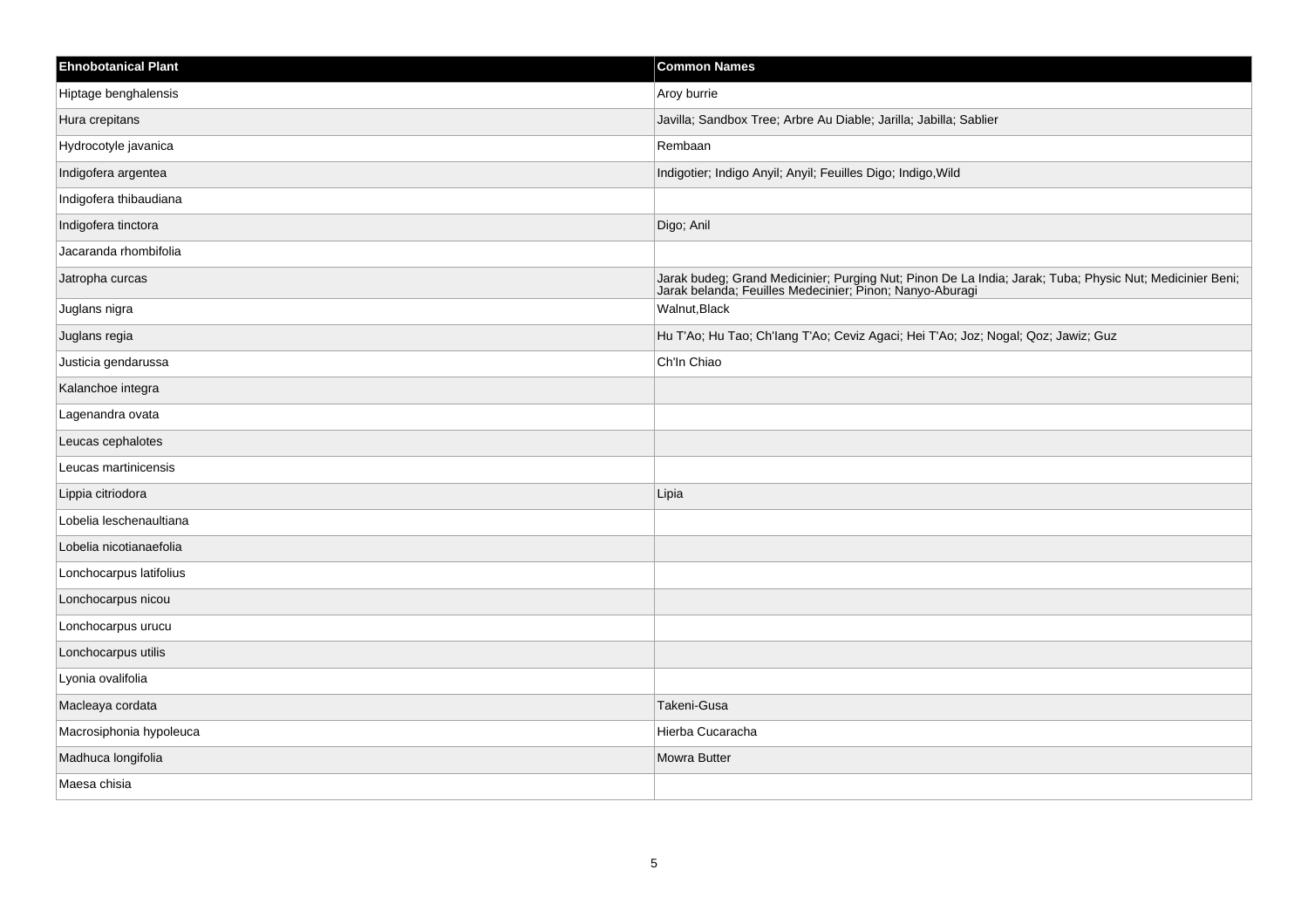| <b>Ehnobotanical Plant</b> | <b>Common Names</b>                                                                                                                                                                                                                                                          |
|----------------------------|------------------------------------------------------------------------------------------------------------------------------------------------------------------------------------------------------------------------------------------------------------------------------|
| Mammea americana           | Abricot; Abricotier Des Antilles; Mamey; Z'Abricot; Abricot Des Antilles; Mamma Apple                                                                                                                                                                                        |
| Mammillaria sp             |                                                                                                                                                                                                                                                                              |
| Marlea platanifolia        | Ta K'Ung                                                                                                                                                                                                                                                                     |
| Melia azedarach            | Amargoseira; Sibahbah; Faux Sycomore; Chinaberry; Tak; Lila; Gemeiner Zedarachbaum; Tasbih Aghaji;<br>Lien; Sen Shu; Sendan; To-Sendan; Fleurs Lilas; Lilas; K'U Lien; Alilaila; Zanzalakht; Pazienza; Lilayo;<br>Chin Ling Tzu, Violeta; Piment D'Eau; Paraiso; Arbol Enano |
| Melia indica               | Sadu; Imba; Mimba                                                                                                                                                                                                                                                            |
| Melia toosendan            |                                                                                                                                                                                                                                                                              |
| Melochia villosa           |                                                                                                                                                                                                                                                                              |
| Meriandra bengalensis      |                                                                                                                                                                                                                                                                              |
| Milletta atropurpurea      |                                                                                                                                                                                                                                                                              |
| Millettia pachycarpa       |                                                                                                                                                                                                                                                                              |
| Momordica charantia        | Ejinrin; Sorossies; K'U Kua; Sorossie; Balsampear; Kerela; Chin Li Chih; Pare; Sorossi; Melao De Sao<br>Caetano; Assorossie; Lai P'U T'Ao; Salsamino; Periok; Gule Khandan; A'Jayib Al Maasi; Peria; Sorci; Peria<br>laut; Balsam Apple                                      |
| Momordica schimperiana     |                                                                                                                                                                                                                                                                              |
| Mundulea sericea           | Supti                                                                                                                                                                                                                                                                        |
| Nerium indicum             | Oleander; Kyotiku-To                                                                                                                                                                                                                                                         |
| Nerium oleander            | Adelfa; Rosa Francesa; Laurier Des Jardins; Rosa Del Peru; Berberia; Zakkum; Laurier; Lurek; Diflah;<br>Zhalah; Defla; Laurel Rosa; Laurier Rose; Aghu; Bunga jepun (Japanese flower); Oleander; Laurier<br>Tropical; Piruli; Alelia; Flor Del Peru                          |
| Neurolaena lobata          | Manzanilla; Caballon                                                                                                                                                                                                                                                         |
| Nicandra physalodes        | Apple-Of-Peru                                                                                                                                                                                                                                                                |
| Nicotiana glauca           | Tree Tobacco                                                                                                                                                                                                                                                                 |
| Nicotiana rustica          | Tobacco; Picietl; Aztec Tobacco                                                                                                                                                                                                                                              |
| Nicotiana sp.              |                                                                                                                                                                                                                                                                              |
| Nicotiana tabacum          | Tabac Mannoque; Tanigh; Jen Ts'Ao; Tan Pa Ku; Toubac; Yen Ts'Ao; Tutun; Yu Ts'Ao; Tabaco; Nicoziana;<br>Yen Ken; Herbe A La Reine; Tobacco; Tabigh; Tabac                                                                                                                    |
| Ocimum basilicum           | Feslegen; Chahchabram; Raihana; Rainan; Hsiang Ts'Ai; Basilic; Lo Le; Basilicon; Selasih; Me-Boki; Basil;<br>Ai K'Ang; Selaseh jantan; Chiu Ts'Eng T'A; I Tzu Ts'Ao; Albahaca; Selaseh hitam; Raihan Al Malik; Selaseh                                                       |
| Ocimum kilimandscharicum   |                                                                                                                                                                                                                                                                              |
| Ocimum sanctum             | Selaseh; Surasa; Kami-Me-Boki; Oku; Kemangen; Ruku-ruku; L.; Ruku-ruku merah; Lampes                                                                                                                                                                                         |
| Pachyrhizus erosus         | Yambean; Auyey; Hoewihiris; Sengkuwang; Bengkowang                                                                                                                                                                                                                           |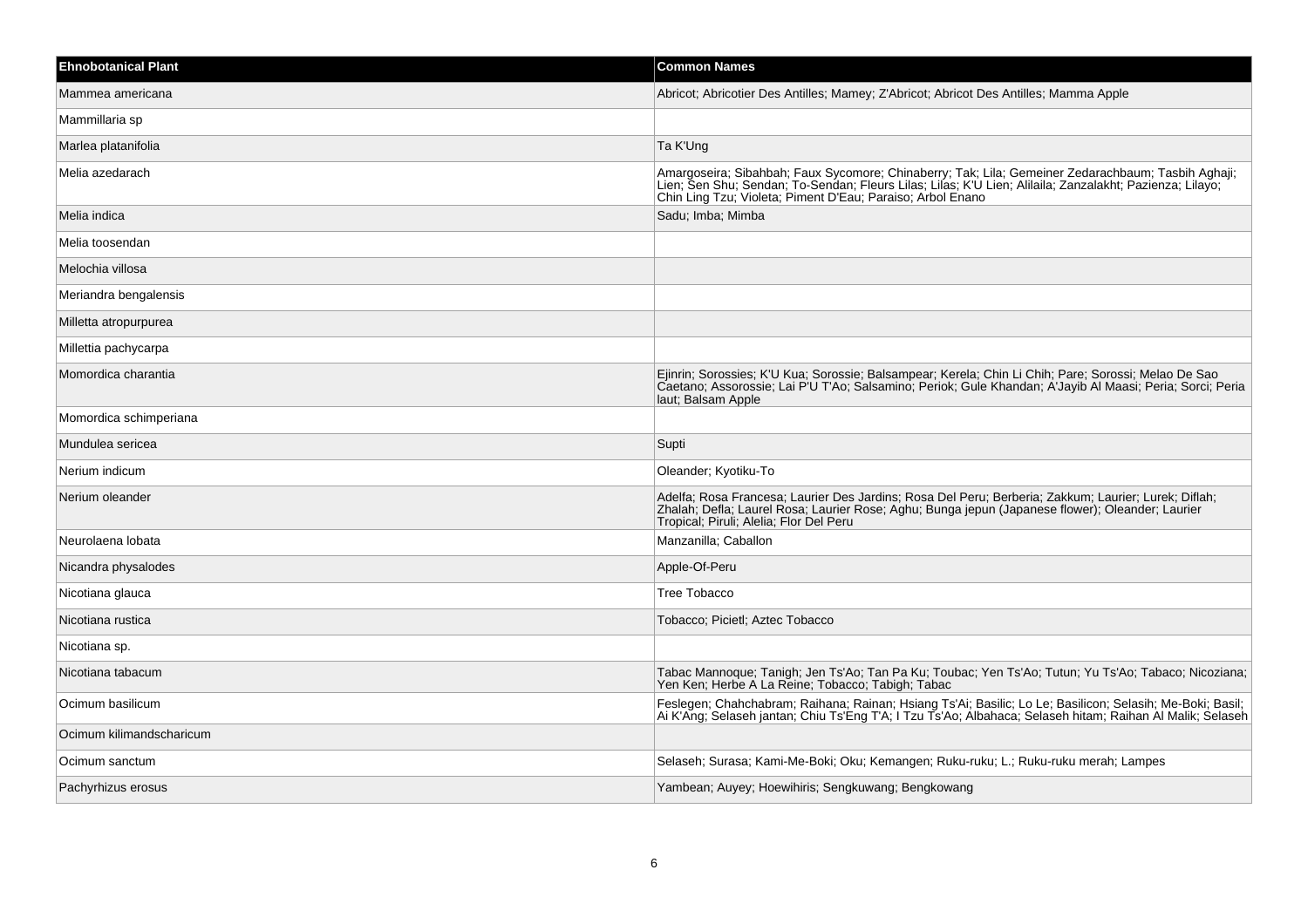| <b>Ehnobotanical Plant</b> | <b>Common Names</b>                                                                                                                                                                                                                                          |
|----------------------------|--------------------------------------------------------------------------------------------------------------------------------------------------------------------------------------------------------------------------------------------------------------|
| Pachyrhizus tuberosus      |                                                                                                                                                                                                                                                              |
| Passiflora sp              |                                                                                                                                                                                                                                                              |
| Petiveria alliacea         | Payche; Hierba De Las Gallinitas; Feuilles Ave; Verveine Puante; Chasser Vermine; Gully Root; Ave;<br>Zorrillo; Verocine Puante; Guineahen Weed; Petivere A Odeur Ail; Mal Pouri; Huevo De Gato;<br>Aveterinaryte; Apazote De Zorro; Herbe Aux Poules; Anamu |
| Phryma leptostachya        | Hae-Doku-So                                                                                                                                                                                                                                                  |
| Picrasma excelsa           | Jamaica Quassia; Quassia; Aciagac; Lignum Quassiae                                                                                                                                                                                                           |
| Picrasma quassioides       | Shurni; Nigaki                                                                                                                                                                                                                                               |
| Piper guineense            | Ashanti Pepper                                                                                                                                                                                                                                               |
| Piscidia piscipula         | <b>Bois Ivrant</b>                                                                                                                                                                                                                                           |
| Prochnyanthes mexicana     |                                                                                                                                                                                                                                                              |
| Prunus mahaleb             | Mahleb; Mahaleb Cherry; Mahaleb Kerezi; Idris; Mahlab                                                                                                                                                                                                        |
| Pseudotsuga menziesii      |                                                                                                                                                                                                                                                              |
| Quassia amara              | Surinam Quassia; Palo Muneco; Quassia; Jamaica Bark; Simaruba; Cuassia                                                                                                                                                                                       |
| Quassia indica             | Gatep pait; Daraput; Onne                                                                                                                                                                                                                                    |
| Quassia versicolor         |                                                                                                                                                                                                                                                              |
| Randia spinosa             |                                                                                                                                                                                                                                                              |
| Rhinanthus minor           | Horozibigi                                                                                                                                                                                                                                                   |
| Rhododendron molle         |                                                                                                                                                                                                                                                              |
| Ricinus communis           | Khirwe; Sittamoonaka; Castor; Pi Ma; Huile Ricin; Pei Ma; Hintyagi Agaci; Palma Christi; Higuerilla; Ricino;<br>To-Goma; Castor Bean; Bean, Castor; Jarak; Castorbean; Tartago; Gana Garchak; Eranda                                                         |
| Rumex daiwoo               |                                                                                                                                                                                                                                                              |
| Rumex japonicus            | Yang Ti; Kuei Mu; Niu She Ts'Ai; Gisi-Gisi; Yang Ti Gen; Chin Ch'lao Mai; Yang Ti Ta Huang; Tu Ts'Ai                                                                                                                                                         |
| Ruta graveolens            | Bahce Sedefotu; Aruda; Rue; Henruda; Ruda; Ruta; Yun Hsiang Ts'Ao; Rue Fetide; Ubat atal; Sadal;<br>Godong mungu                                                                                                                                             |
| Ryania pyrifera            |                                                                                                                                                                                                                                                              |
| Ryania speciosa            |                                                                                                                                                                                                                                                              |
| Salvia officinalis         | Tibbi Adacayi; Sage; Sarubia; Salvia                                                                                                                                                                                                                         |
| Salvia palaefolia          |                                                                                                                                                                                                                                                              |
| Sapindus rarak             | Buah lerak; Lerak; Lerek; Mu Huan Tzu                                                                                                                                                                                                                        |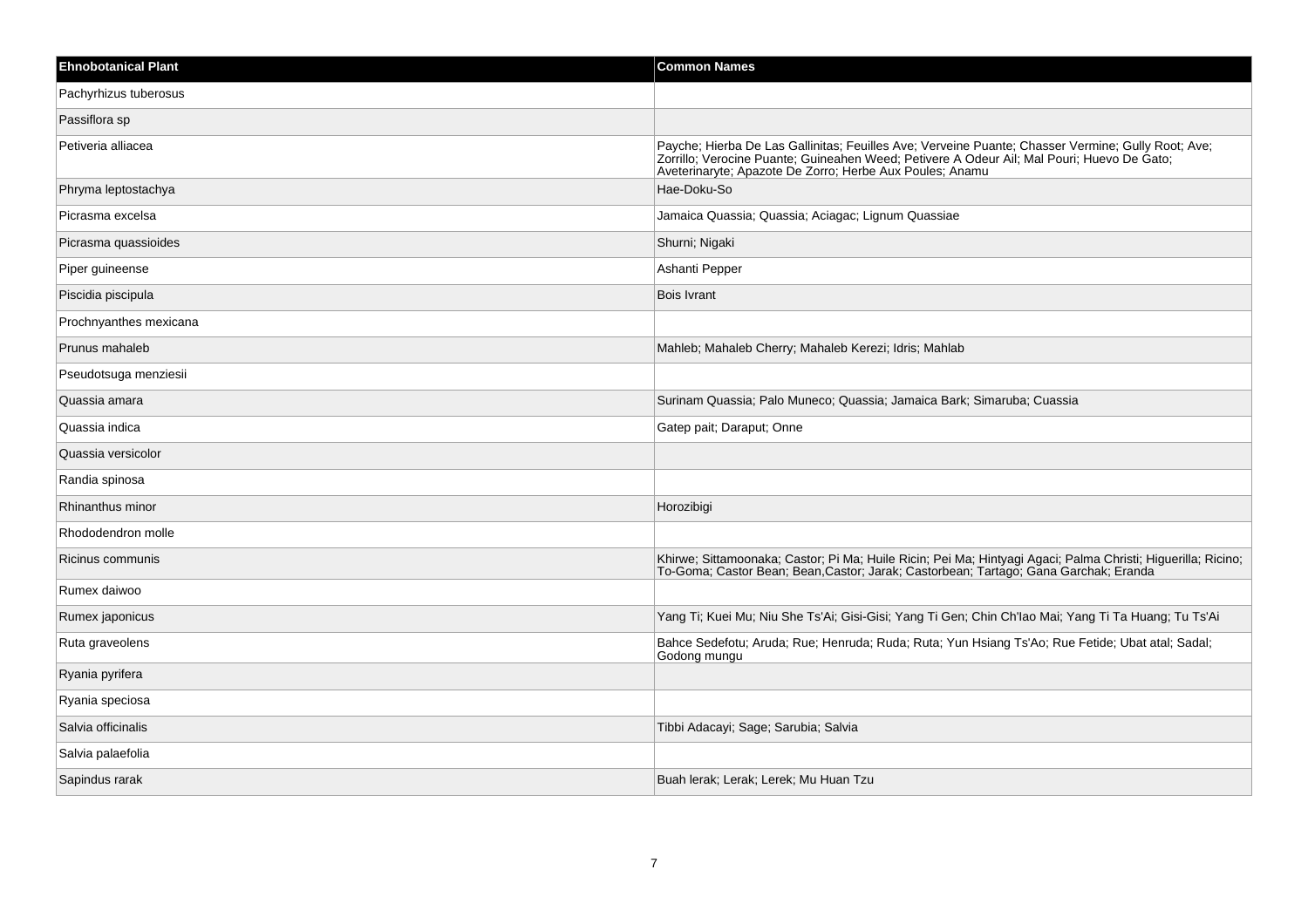| <b>Ehnobotanical Plant</b> | <b>Common Names</b>                                                                                                                                                                                                       |
|----------------------------|---------------------------------------------------------------------------------------------------------------------------------------------------------------------------------------------------------------------------|
| Sapindus saponaria         | Bois Savonette; Jaboncill                                                                                                                                                                                                 |
| Sarcostemma acidum         |                                                                                                                                                                                                                           |
| Saussurea auriculata       | Kuang Mu Hsiang; Costus                                                                                                                                                                                                   |
| Saussurea lappa            | Mu Xiang; Kushta; Patchak; Quang Mu Xiang; Kust; Costus                                                                                                                                                                   |
| Schkuhria anthemoidea      |                                                                                                                                                                                                                           |
| Schoenocaulon jaliscense   |                                                                                                                                                                                                                           |
| Schoenocaulon officinale   | Sebadilla; Cevadilla                                                                                                                                                                                                      |
| Scleria pergracilis        |                                                                                                                                                                                                                           |
| Scoparia dulcis            | Mastuerzo; Teh makao (Macao tea); Balai Doux; Ginje menir; Cha padang (Opening tea); Bunyiga;<br>Cancharagua; Pokok delis; Pokok kelambu (Gray plant); Ginje jepun                                                        |
| Secondatia stans           |                                                                                                                                                                                                                           |
| Sesbania sesban            |                                                                                                                                                                                                                           |
| Siegesbeckia orientalis    | Herbe Divine; Chu Kao Mu; Si Tzian Tsao; Kou Kao; Holy Herb; Hu Kao; Nien Hu Ts'Ai; Hsi Lien                                                                                                                              |
| Siparuna guianensis        |                                                                                                                                                                                                                           |
| Solanum mammosum           | Pichichio; Berenja De Teta; Berenjena De Gallina; Morelle Molle; Amourette Batarde; Calabacita; Pomme<br>Zombi; Tete Jeune Fille; Terong susu (Nipple eggplant); Tetin Jeune Fille; Pomme D'Amour; Tentation<br>Neg'Sotte |
| Sophora secundiflora       | Mescal Bean                                                                                                                                                                                                               |
| Sophora tomentosa          | Kayu penawar; Ki koetjing; Pelotok; Lolang lainoehi; Lolang ahoek; Oepas bidji; Lolang pante; Lolang<br>badjo; Matoea masin; Kajoe penawar; Panawa sofo; Pelochok; Mata koetjing                                          |
| Spatholobus roxburghii     |                                                                                                                                                                                                                           |
| Spergula arvensis          | Spargula                                                                                                                                                                                                                  |
| Sphaeranthus africanus     | Gelang liat lembu (Tough ox                                                                                                                                                                                               |
| Spigelia anthelmia         | L.; Yerba De Lombrices; West Indian Spigelia; Espigelia                                                                                                                                                                   |
| Spilanthes acmella         | Legetan; Kibana-Oranda-Senniti; Gatang; Pokok getang; Sarunen; Gletang; Para Cress                                                                                                                                        |
| Spilanthes calva           |                                                                                                                                                                                                                           |
| Spilanthes oleracea        | Ukra; Cresson De Para; Mastruco; Para Cress                                                                                                                                                                               |
| Spilanthes paniculata      |                                                                                                                                                                                                                           |
| Stemona burkelii           |                                                                                                                                                                                                                           |
| Stemona japonica           | Byakubu(Turu-Byakubu); Byakubu(Turu-Byakubua)                                                                                                                                                                             |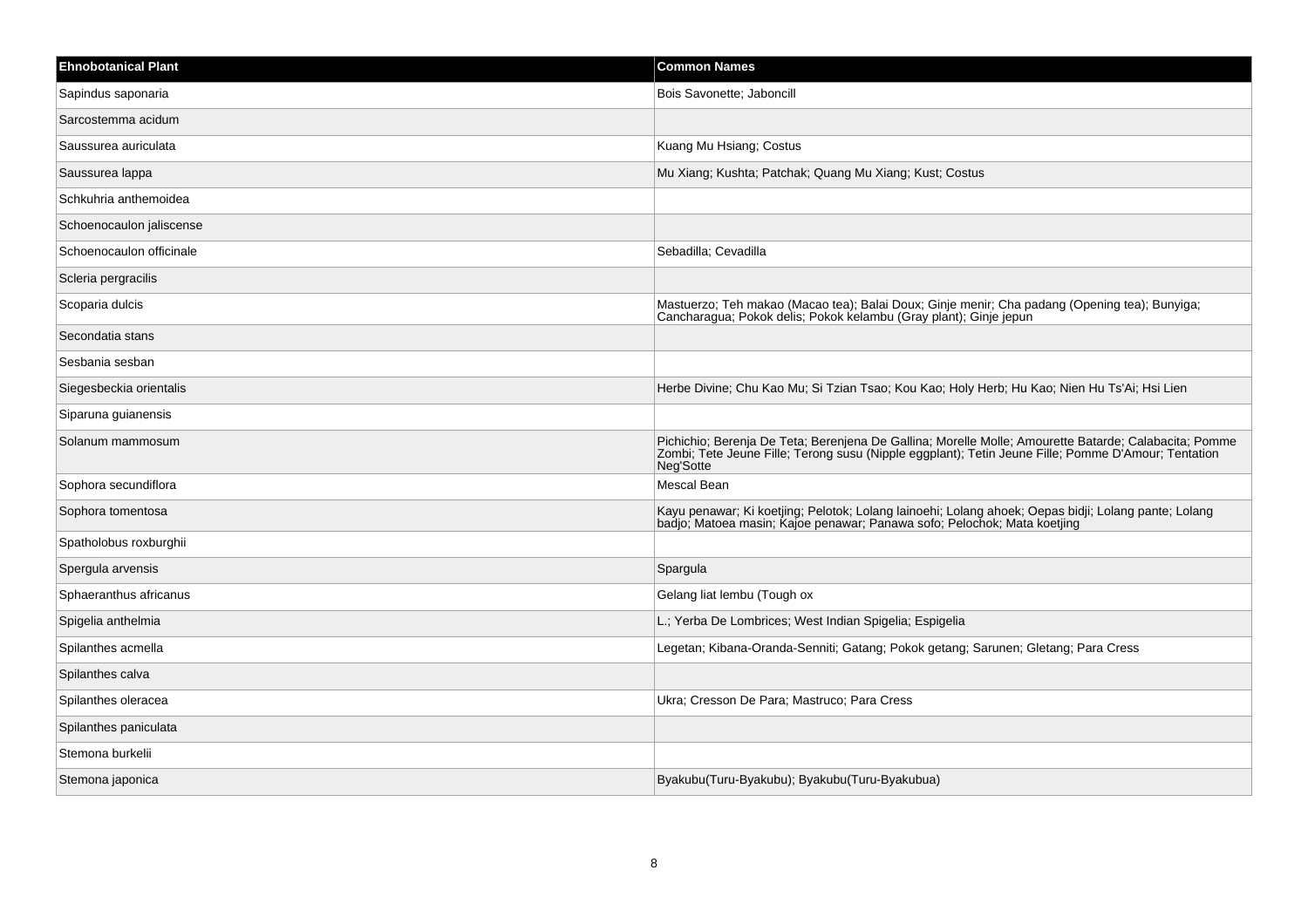| <b>Ehnobotanical Plant</b>  | <b>Common Names</b>                                                                                                                          |
|-----------------------------|----------------------------------------------------------------------------------------------------------------------------------------------|
| Stemona tuberosa            | Tama-Byakubu; Ubi kemeli hutan; Pai Pu Chiu; Pai Pu                                                                                          |
| Strobilanthes callosus      |                                                                                                                                              |
| Strychnos nux-vomica        | K'U Shih Pa Tou; Kargabuken; Yettie Kolindoo; Strychnine; Huo Shih K'O Pa Tu; Ma Ch'len; Fan Mu Pieh                                         |
| Styrax benzoin              | Asilbent; An Hsi Hsiang; Shui An Hsi Hsiang; Benzoin; Gum Benzoin; Ch'U Pei Hsiang; Ansokko-No-Ki; An<br>Hsi Yu; Kemenyan                    |
| Synandrospadix vermitoxicus |                                                                                                                                              |
| Tagetes patula              | Ja'Fari; Copada; Qadifah; Flewurs Souci; Gula Zard; Clavel De Los Muertos; Souci                                                             |
| Tagetes subulata            |                                                                                                                                              |
| Tagetes terniflora          |                                                                                                                                              |
| Tanacetum vulgare           | Yomogi-Giku; Solucanotu; Tansy; Tanaceto                                                                                                     |
| Taxus baccata               | Tejo; Talisa; Porsuk Agaci; English Yew; Seiyo-Itii; Taxo                                                                                    |
| Tephrosia bracteolata       |                                                                                                                                              |
| Tephrosia candida           | Jati                                                                                                                                         |
| Tephrosia grandiflora       |                                                                                                                                              |
| Tephrosia heydeana          |                                                                                                                                              |
| Tephrosia noctiflora        |                                                                                                                                              |
| Tephrosia procumbens        |                                                                                                                                              |
| Tephrosia purpurea          | Purple Tephrosia; Indigo, Wild                                                                                                               |
| Tephrosia singapou          |                                                                                                                                              |
| Tephrosia toxicaria         | Aiari; Bois Enivre; Fishdeath Tephrosia; Ai                                                                                                  |
| Tephrosia vogelii           | Vogel Tephrosia                                                                                                                              |
| Thuja occidentalis          | Bati Mazizi; Po; A'Fus; Umur Aghaji; Arborvitae, American; Arbor-Vitae; Cedar, White; Arborvitae; Mazu;<br>Mazi Aghaji; Northern White-Cedar |
| Tithonia rotundifolia       |                                                                                                                                              |
| Tournefortia hirsutissima   | Chique-Chique; Nigua Peluda; Nigua; Liane Chiques                                                                                            |
| Trachelospermum stans       | Hierba De Cucaracha                                                                                                                          |
| Trachyspermum ammi          | Mungsi; Zinyan; Hajimuju; Mosi; Nankhah; Carvi Oriental; Musi; Ostindischer Kummel; Kamune Muliki;<br>Remuju; Jemuju; Moengsi                |
| Trianthema portulacastrum   |                                                                                                                                              |
| Trichilia acutanthera       |                                                                                                                                              |